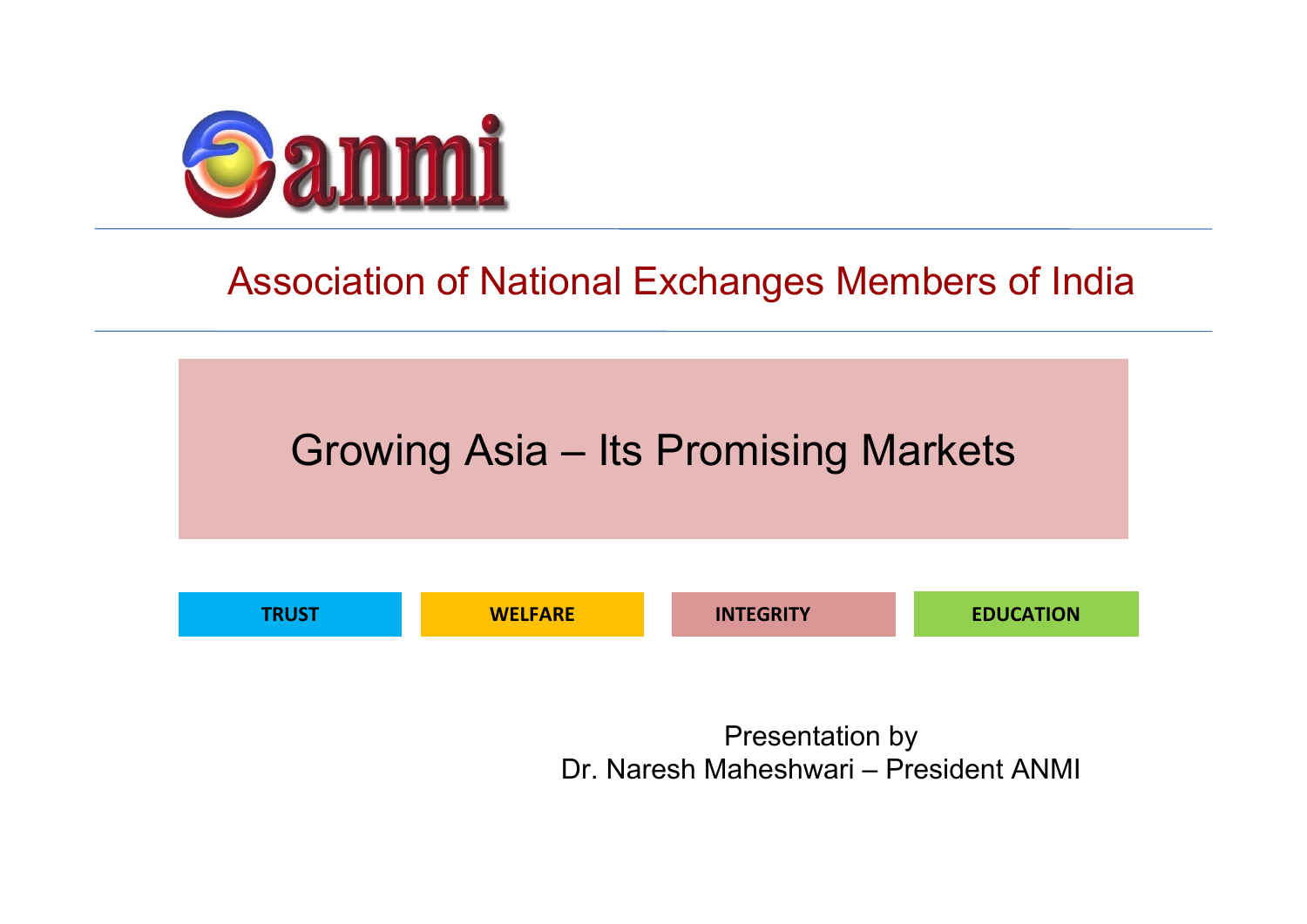#### **Ratio of Asia to World GDP 2010 GDP (nominal) N1 millions of US dollars**

|                |                          | <b>World</b>                      | 57,937,460 |
|----------------|--------------------------|-----------------------------------|------------|
|                |                          | <b>Asia</b>                       | 16,774,002 |
| 1              |                          | People's Republic of China        | 5,878,257  |
| $\overline{2}$ |                          | Japan                             | 5,458,872  |
| 3              | $\overline{\phantom{a}}$ | India                             | 1,537,966  |
|                |                          | Russia                            | 1,465,079  |
| 4              | <del>행</del>             | <b>Australia</b>                  | 1,235,539  |
| 5              | $\bullet.$               | <b>South Korea</b>                | 1,007,084  |
| 6              |                          | Indonesia                         | 706,735    |
| 7              | $\frac{1000}{1000}$      | Saudi Arabia                      | 434,440    |
| 8              | $\mathbf{r}$             | <b>Republic of China (Taiwan)</b> | 426,984    |
| 9              | ÷                        | <b>Iran</b>                       | 337,901    |
| 10             |                          | Thailand                          | 312,605    |
| 11             |                          | <b>United Arab Emirates</b>       | 239,650    |
|                | 蠹                        | <b>Hong Kong</b>                  | 226,485    |
| 12             | $\frac{1}{2}$            | <b>Israel</b>                     | 194,825    |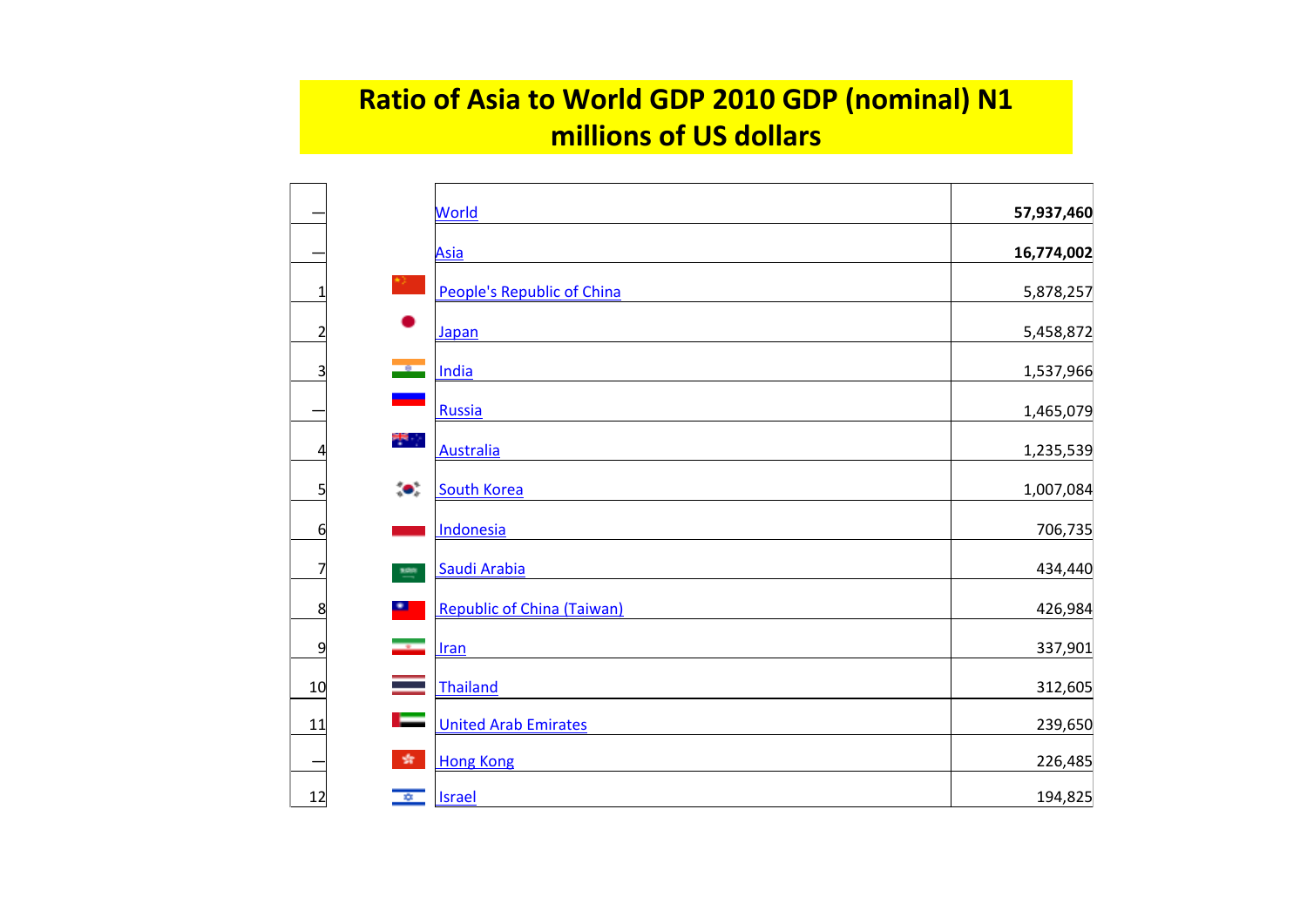# Issues in Asia

- Protectionist measures as a responses to the global economic crisis will worsen the situation further.
- Economic slowdown should not be used to become <sup>a</sup> trigger for building walls around us by erecting barriers in movement of people, services and capital.
- Declining : Global demands and availability of capitals.
- Increasing: Trade Business
- Mounting: Debts
- Efficacy: Bretton Woods Institutions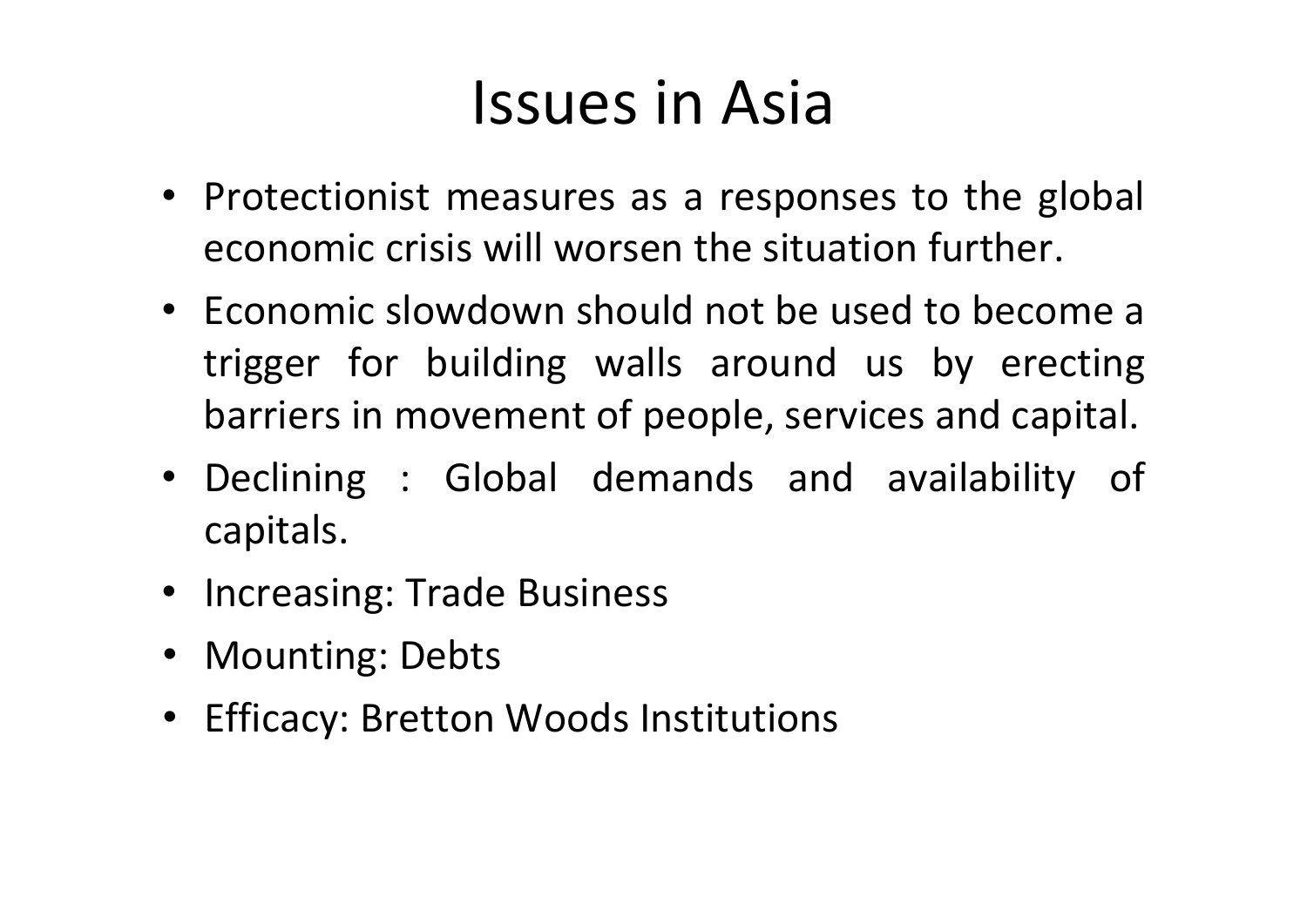### Introduction

- The recent crises has clearly demonstrated the need to develop well functioning local-currency bond markets
- High costs of funds a restraint on investments and eroding profitability
- The key to robust financial markets is the availability and stable costs of long-term funds
- Aiming at financial market development to enhance economic growth
- $\bullet$ The need for portfolio stability for investors.
- $\bullet$  Financial Reforms for FDI have been implemented and more are planned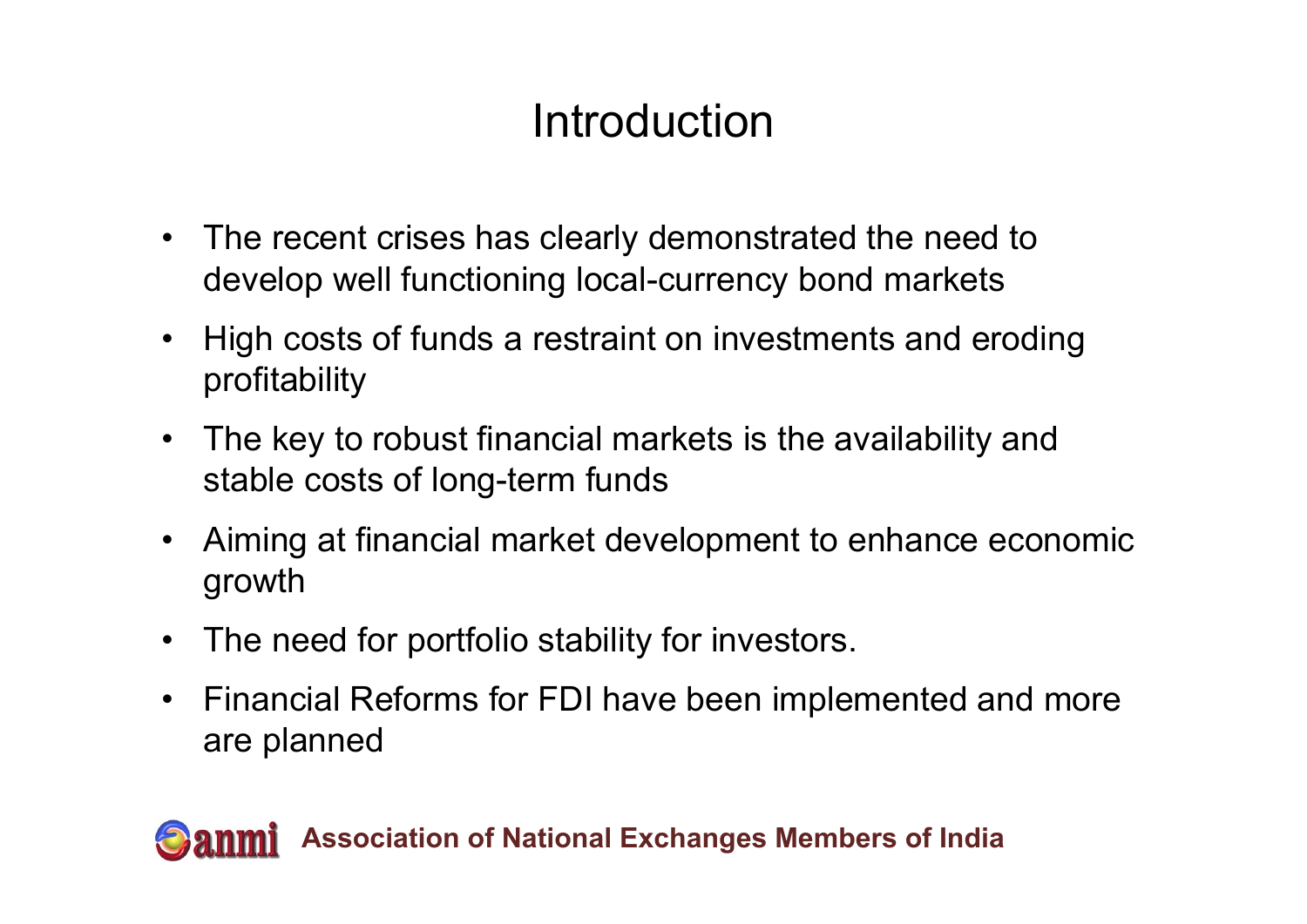### *Strategies and measures being deliberated to*

### *attract foreign investors and enterprises in India*

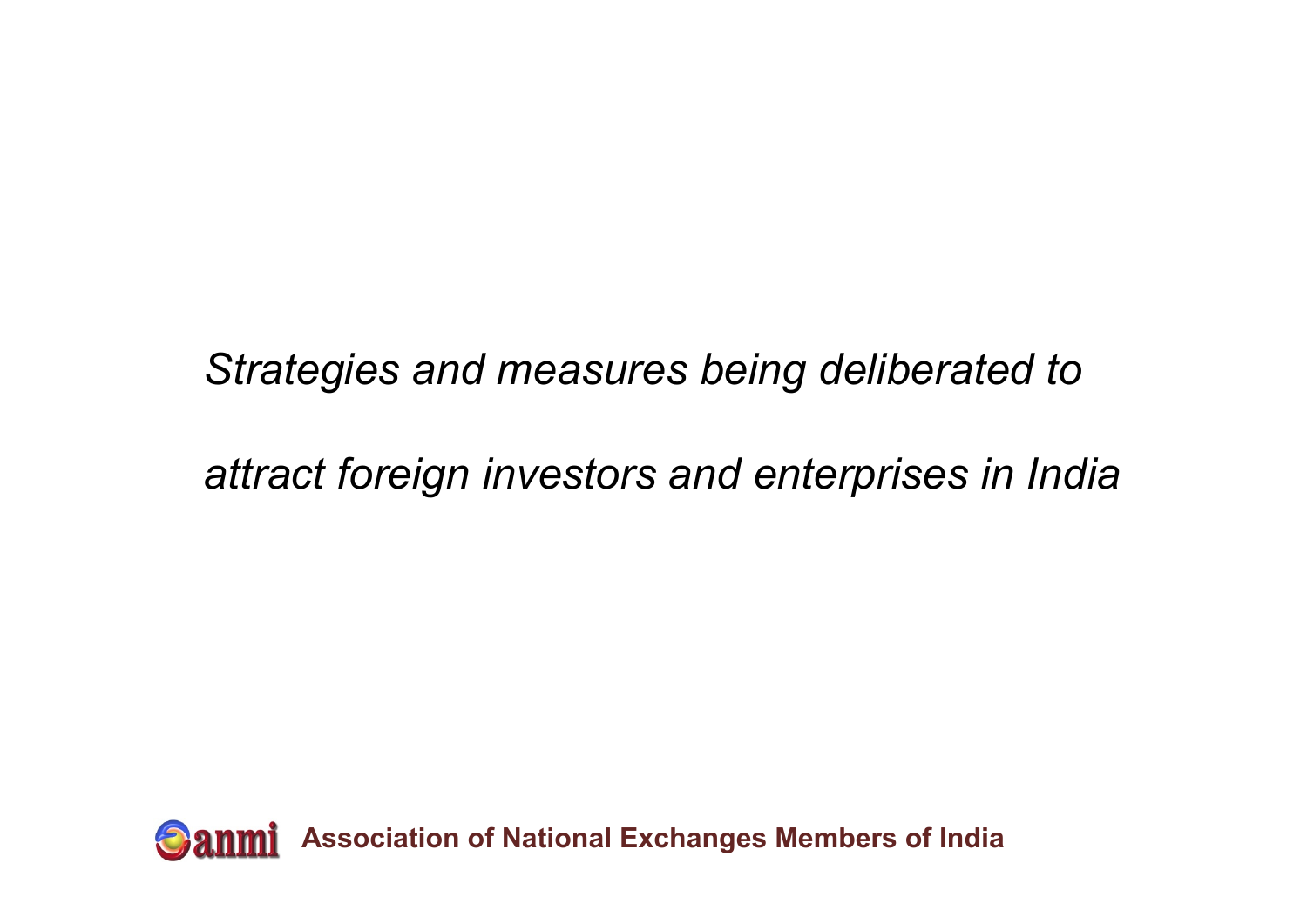- $\bullet$  Foreign Direct Investment Norms (FDI)
	- This is a prudential issue involving company ownership in India. Foreign ownership norms relaxed to 49% in most cases.
- LLP's A new window for FDI
- FDI in multi Brand Retail in the offing
	- 100% FDI allowed in wholesale trade
	- 49% FDI in multi brand retail expected
	- 100% FDI allowed in wholesale trade through automatic rule w/o performance related conditions
- FDI in defense industries increased to 50%
	- This is an significant measure which will result in an inflow of investments and technology
- $\bullet$  Easing of Listing and delisting norms for speedier clearance
	- This will do away with complex listing and de-listing requirements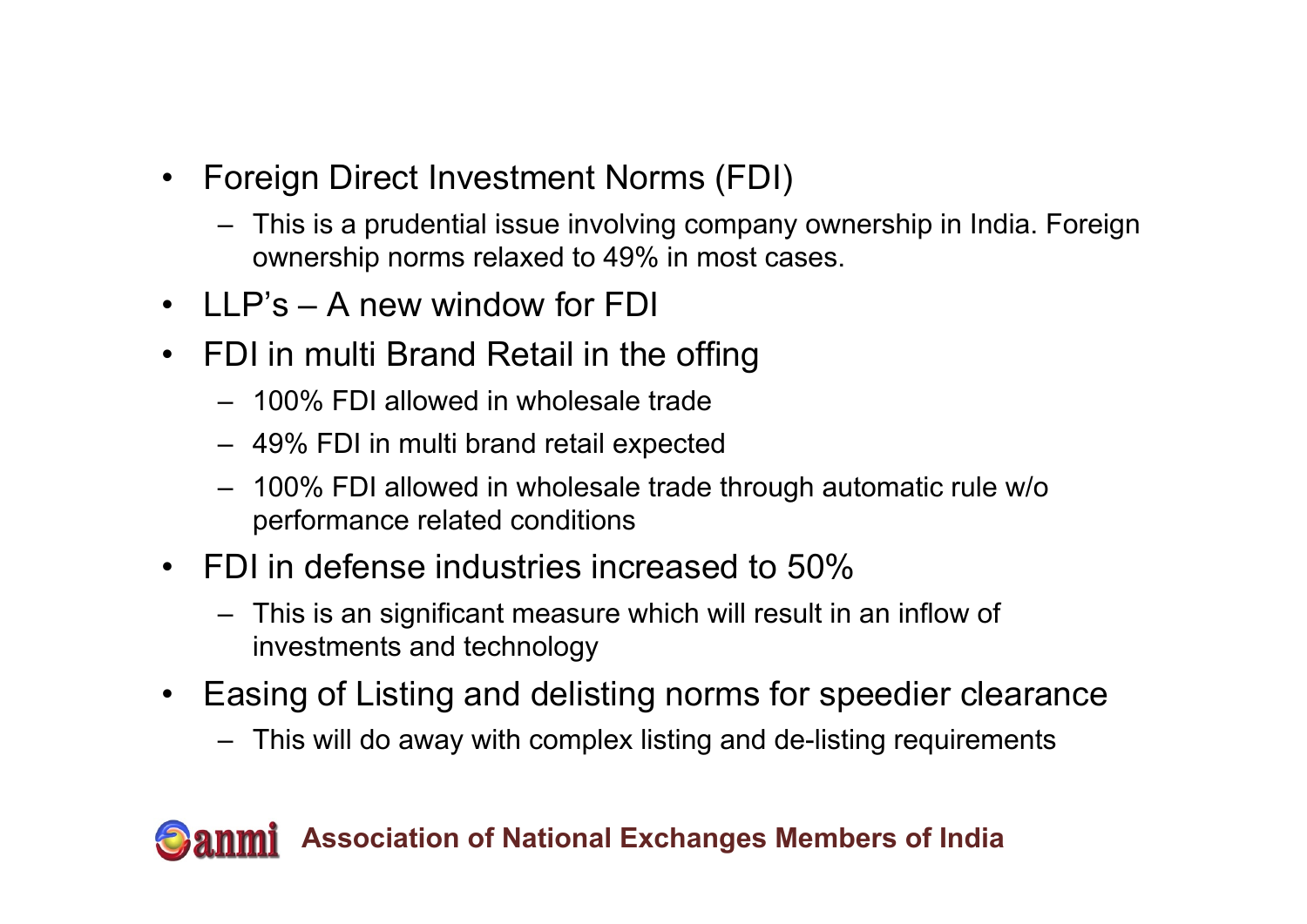- Breather for foreign partners Press note 1 of 2005 scrapped
	- Prior approval for any further investments now not required and NOC requirement from local partner no longer required
- Convertibles a new lease of life
	- Amended FDI policy allows investors flexibility to prescribe a conversion formula upfront as opposed to a fixed conversion price or ratio
- Shares without Cash Consideration
	- The amendment allows Indian companies leverage to buy machinery and equipment from foreign collaborators without being stymied by cash considerations

### • SME Exchange norms under finalization (Similar to (AIMS)

- Companies with less than 25 crores nett worth will be able to list on the SME Exchange
- This will provide a market place to SME at less cost and compliance for raising resources.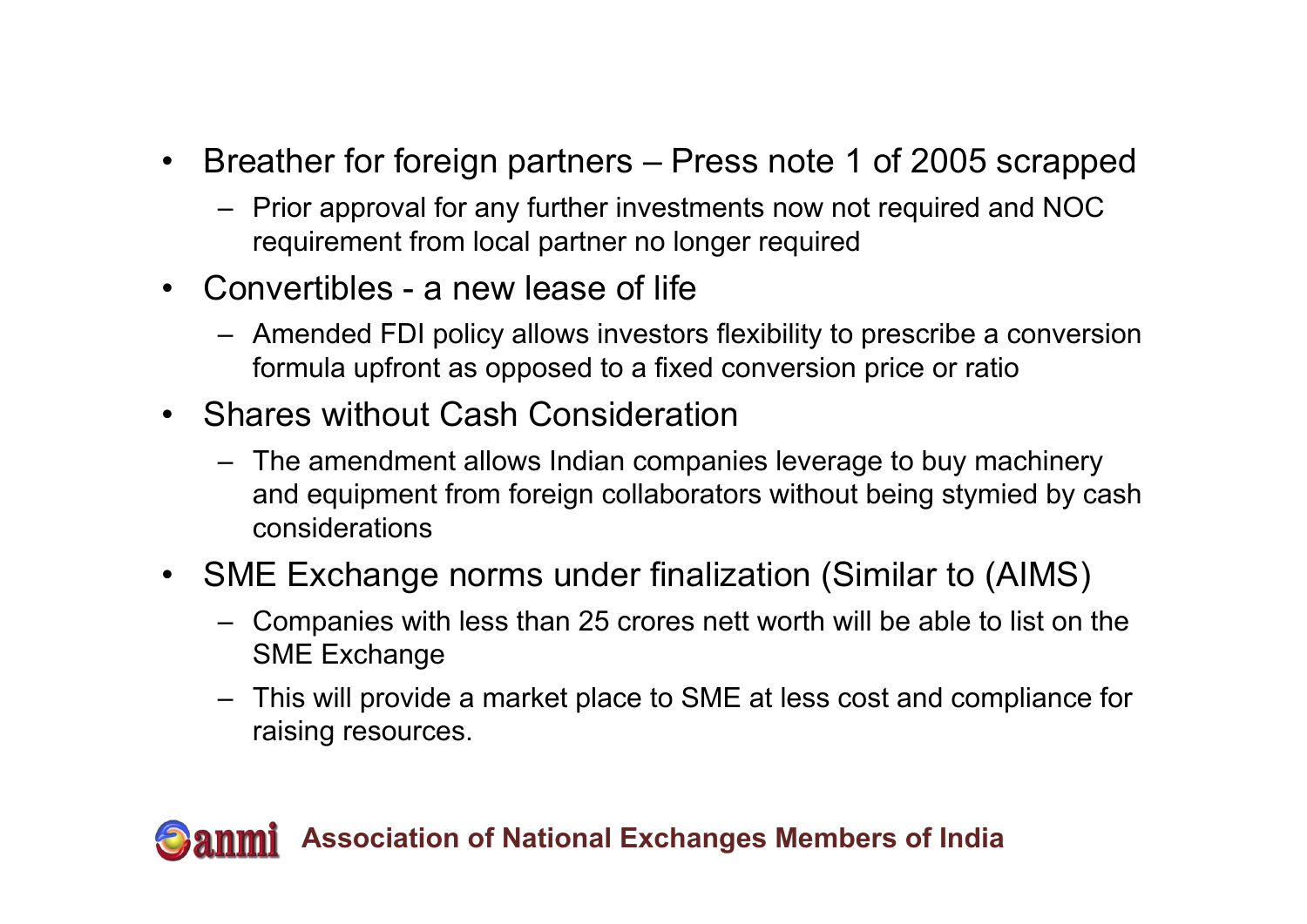### Business Alliances - Global Exchanges

- $\bullet$  SEBI announced a *Liquidity Enhancement Scheme (LES)* to encourage liquidity in ill liquid securities in the derivatives segment and which will be operational for six months.
- $\bullet$ NSE has started the scheme of its super denominated index of DOW & S&P
- $\bullet$  The scheme enables the exchanges to incentivize traders / market makers / clients to generate volumes in the futures and options contracts of the underlying products.
- $\bullet$  This will help exchanges to extract value out of their global exchange alliances
- $\bullet$  It will help in building a healthy order book in the underlying securities as well as trading in global indices for an
	- Effective hedge against volatility from overseas markets
	- Better price discovery.
	- Contracts will be Rupee denominated w/o currency risk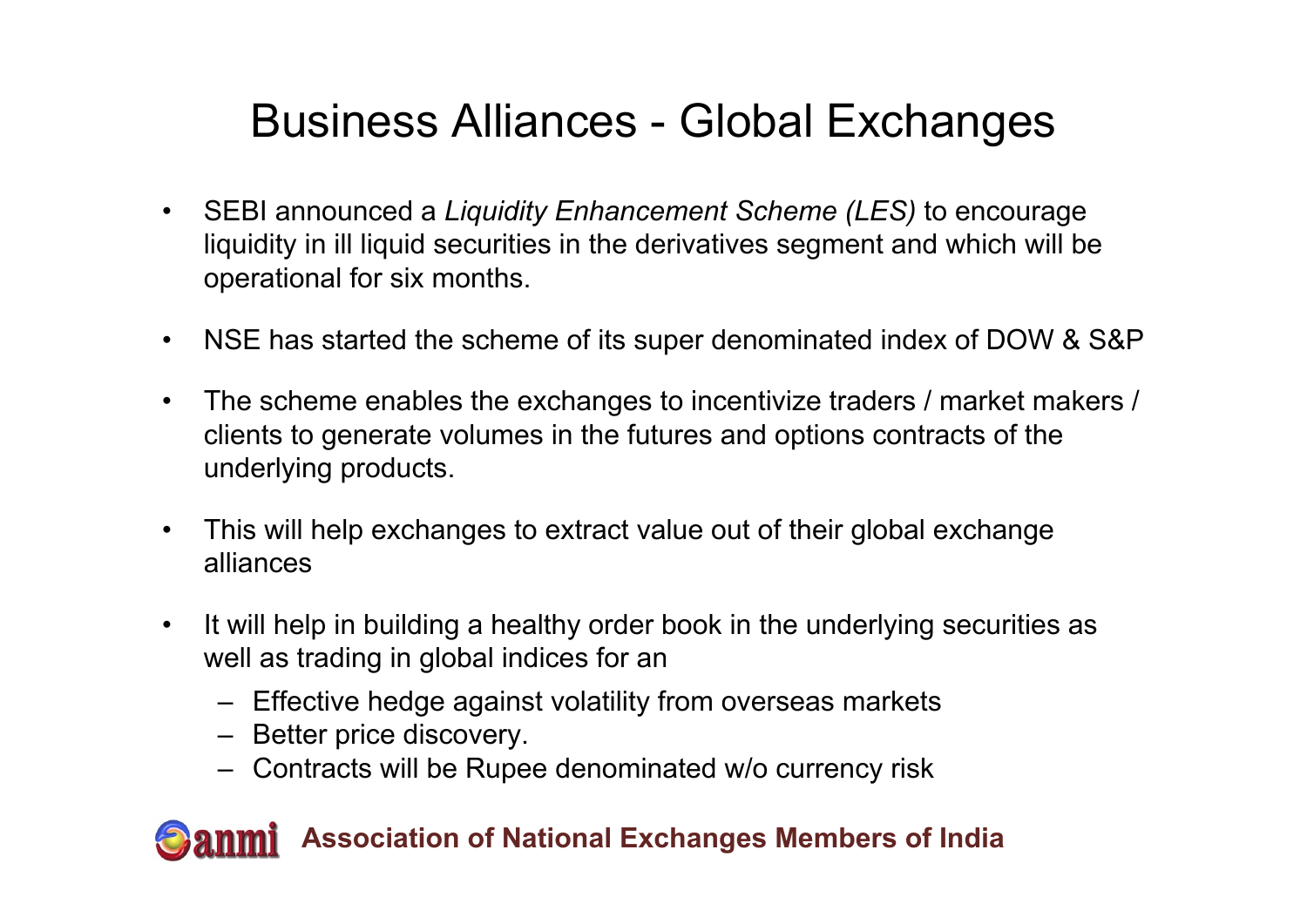### Current Business Alliances A gradual move to globalization

- $\bullet$  The National Stock Exchange of India Limited Alliances with SGX, S&P, DJIA
	- The NSE NIFTY is already listed on the SGX
	- Currently Offering Index Futures on S&P 500 and DJIA and Options on S&P 500.
	- Will soon offer options on DJIA and FTSE 100
	- Further products expected
- $\bullet$  The BSE Limited
	- Alliances with Nasdaq
		- Plans to offer options contracts of Nasdaq 100
		- Plans for offering weekly rollover in futures,
		- Larger number of options,
		- Increase in series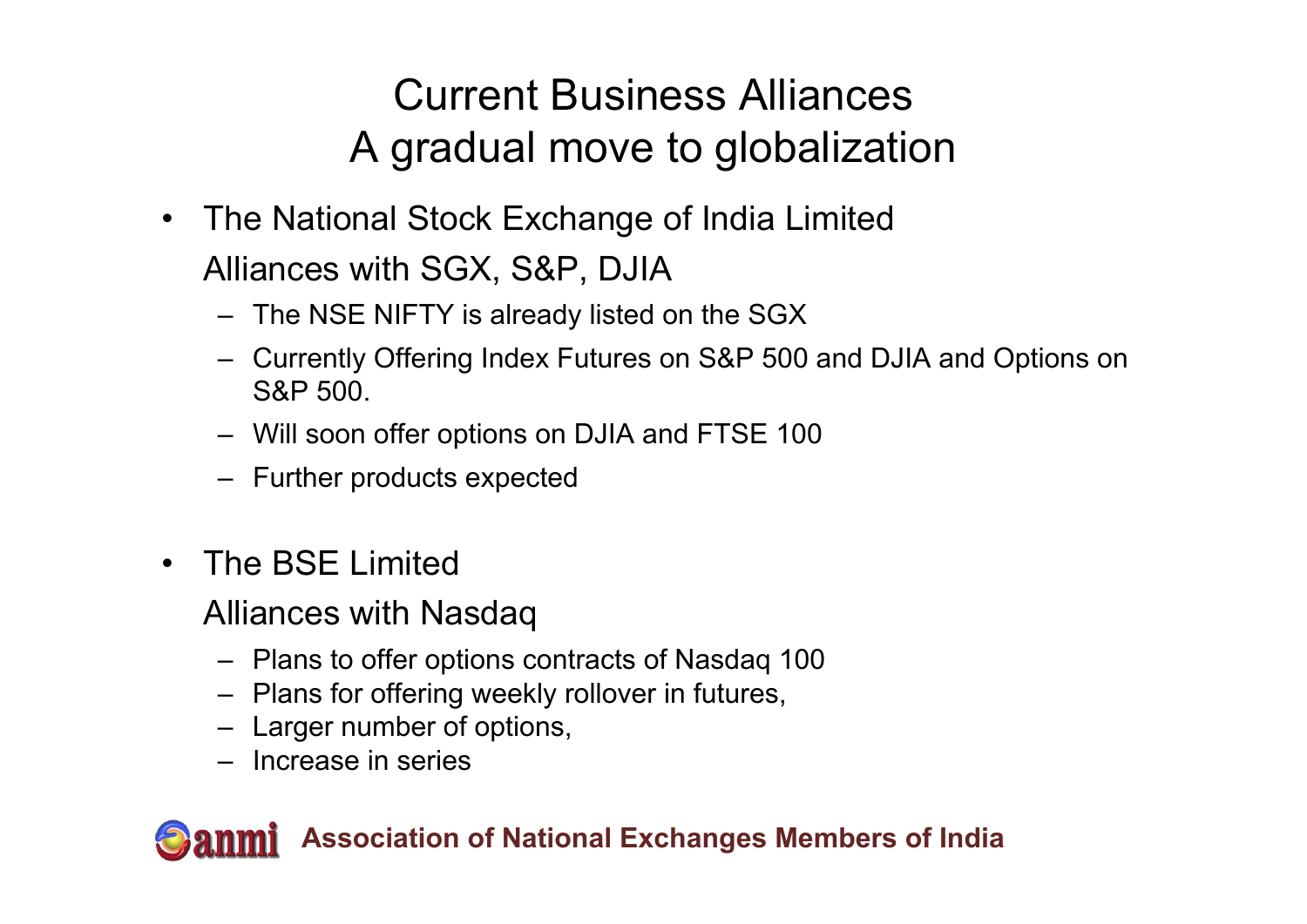## Current Business Alliances - 2

Query:

- • *Will such collaboration and common trading platforms lead to the future integration of Capital Markets in the region?*
	- – No much initiative has been taken by any Indian Exchange. ASEAN Region, however the current collaboration with exchanges abroad is a healthy development;
	- – India is following a step by step process
		- •1<sup>st</sup> Step is the listing and trading of indices and options there upon
		- $\bullet$ 2<sup>nd</sup> step will follow with stock futures
		- •Finally trading ADR and other depository receipts
	- This will lead to more efficient price discovery and integration process
- *Is it a desirable scenario for further economic development in the region*
	- *Yes - an integrated Market will help raising of finances with a more efficient disclosure of company valuation for investments.*
	- – $-$  Economic slowdown should not be used to become a trigger for building walls around us by erecting barriers in movement of people, services and capital.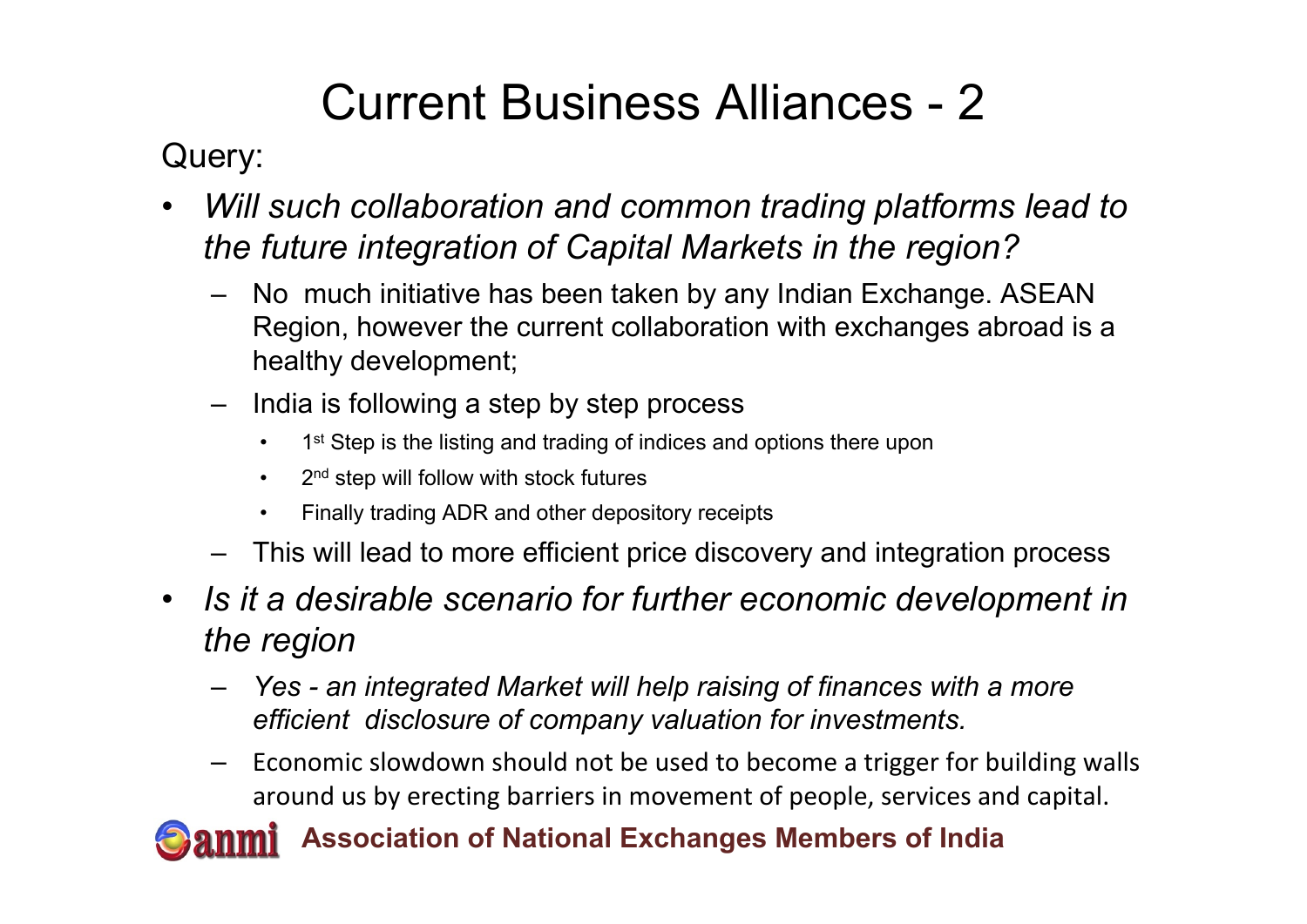# Mergers between exchanges globally

Advantages:

- •Cross border mergers increases potential investor base
- $\bullet$  Globalization, deregulation and technology permits smaller trading vehicles to enter market - at lower cost

Disadvantages:

- $\bullet$ Merging a country's stock exchange raises political opposition
- $\bullet$  Globally questions raised as to ability of a country to be a financial center
- Regulatory approvals required to avoid dominancy of an exchange to deter competitions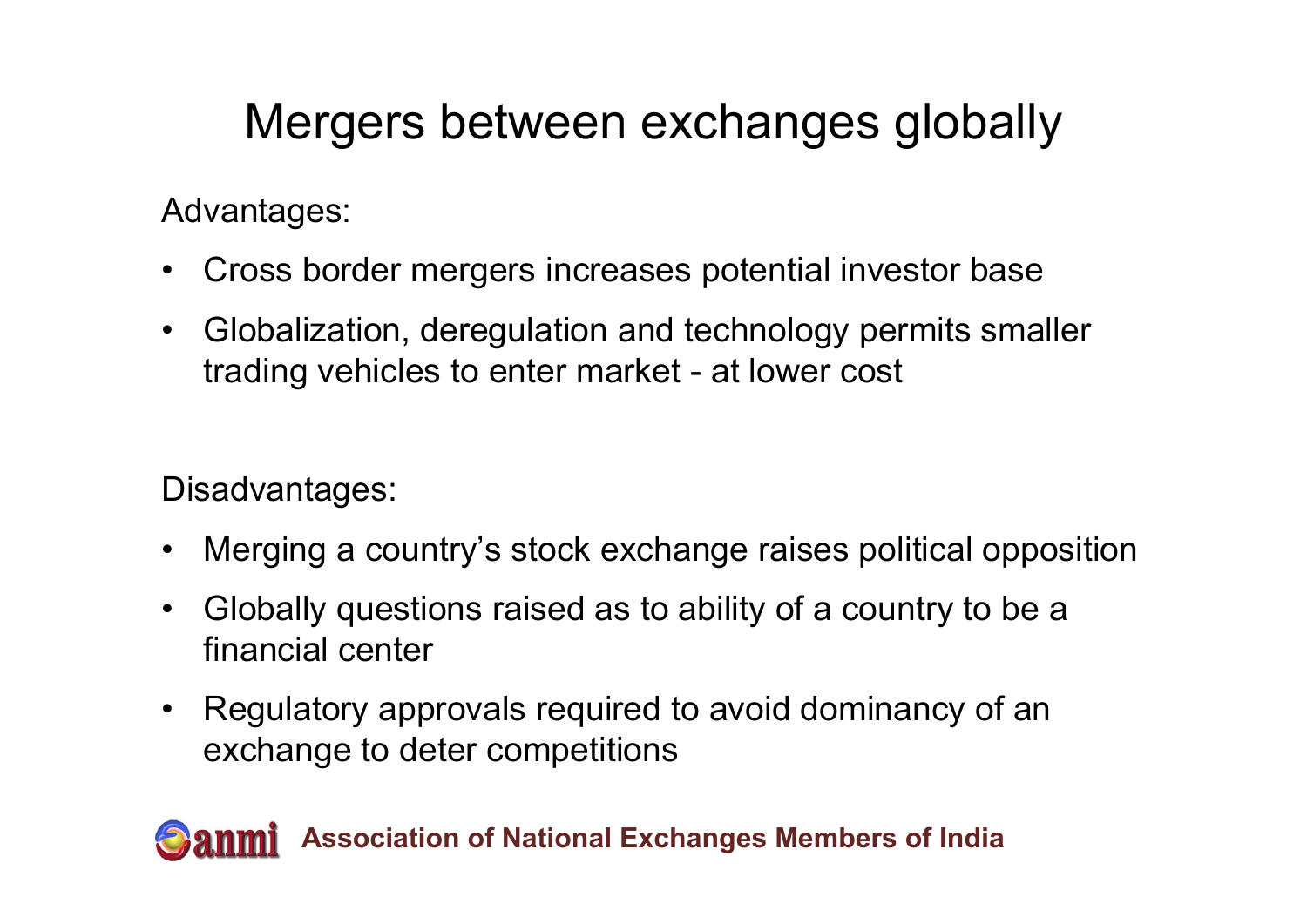# The Indian Market – Prospects

- $\bullet$ Indian market gradually moving towards globalization
- Currently valuations are at low levels the underlying are fairly valued
- So an opportunity definitely exists given that within the next few years Indian GDP growth will make it the third largest economy
- $\bullet$  However during the current crises period the market has under performed due to overseas factors
- Financial reforms will lead to faster growth and large inflows of FDI – given that that Europe debt crises slows down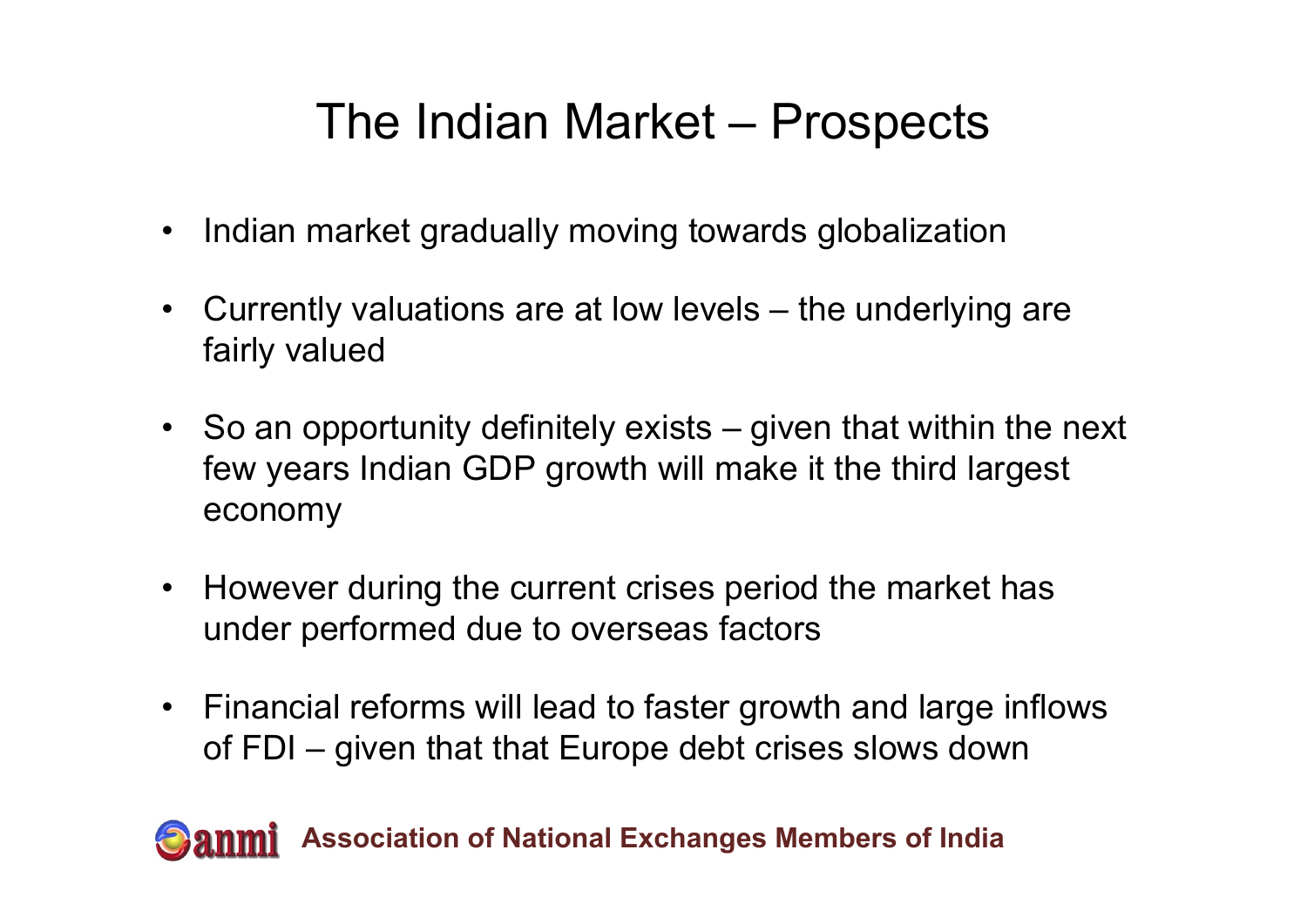### The Bond Markets in India

*Disclaimer:* 

*<u>India are not members of the ASEAN and we cannot</u> comment on the Asian Bond Market Initiative.* 

*Nevertheless considering the importance for development of a viable Bond Market in India, we would like to share with you Indian Bond Market development initiatives*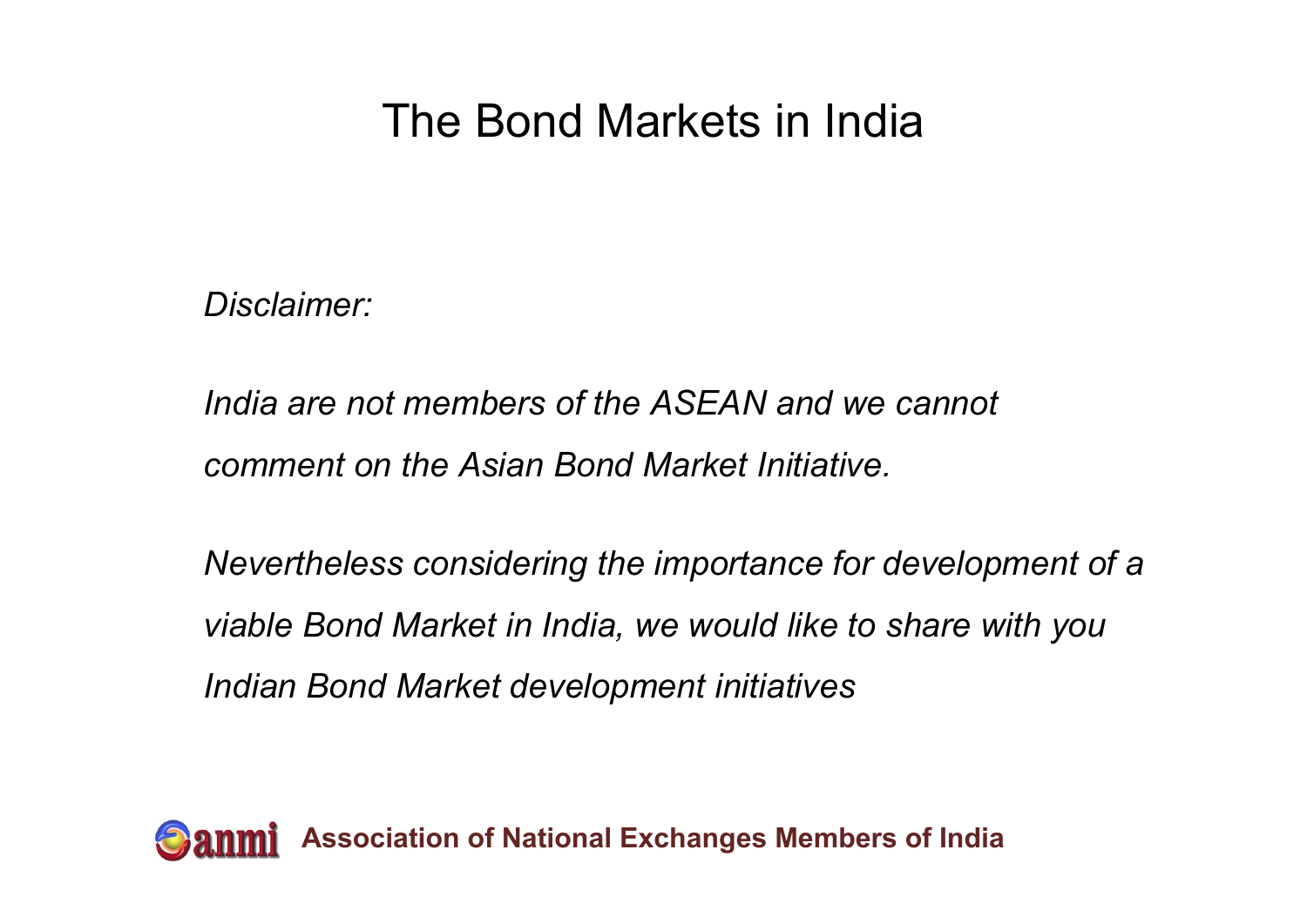### Current Bond Market in India

Bond Market Size

- • In terms of percent to GDP Bond Markets in India might appear lower than other Asian countries
- In absolute terms however it is third behind China and Korea
- $\bullet$ However India has a low level of corporate debt markets
- •The turnover ratio of sovereign debt is low in comparison
- $\bullet$ Fairly liquid turnover in long-term dated securities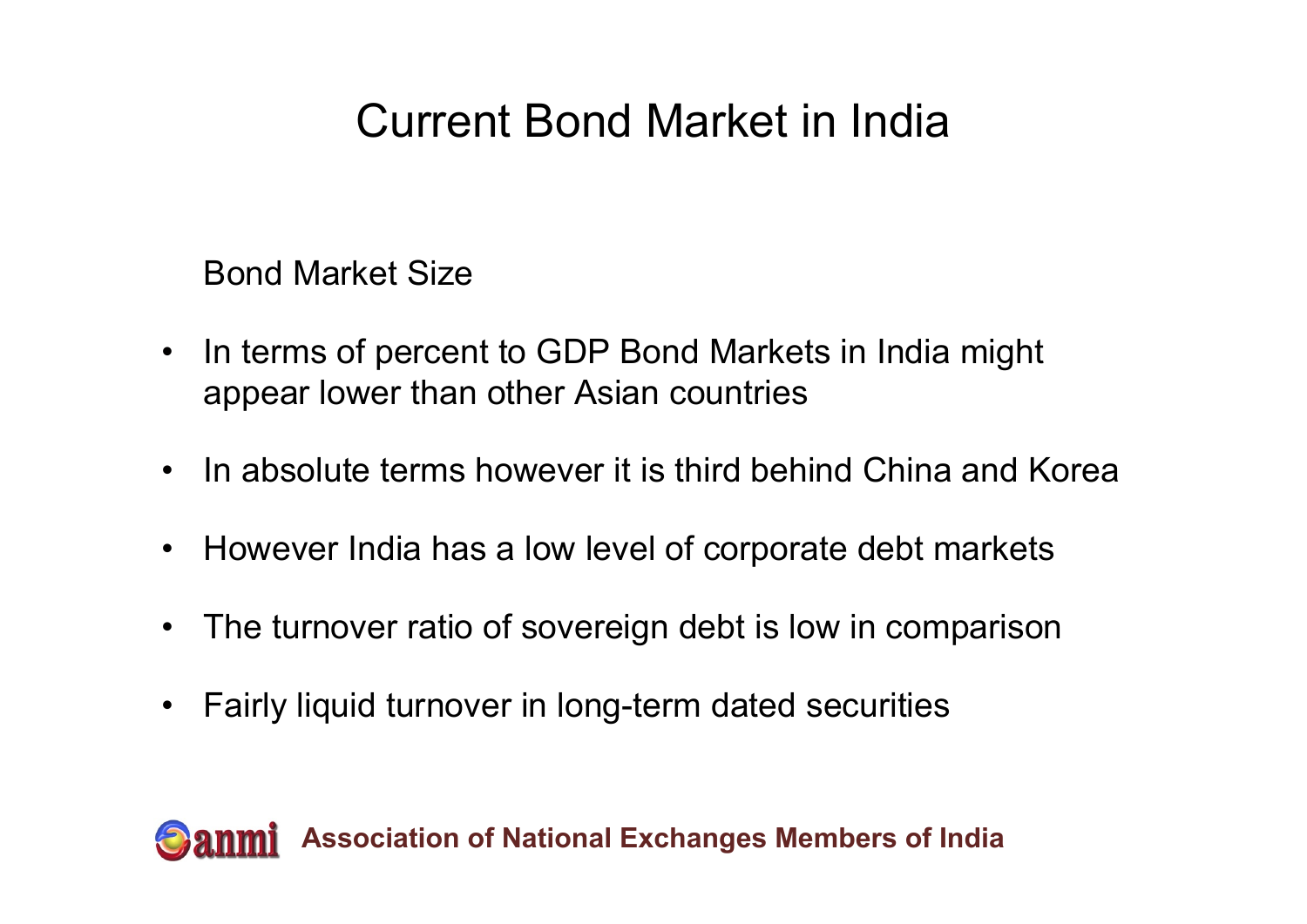### Motivation for development of a bond market

- $\bullet$  Surge in Infrastructure investment is being financed by bank lending.
	- Financial crises leading to instable interest rates
	- Sector exposure limits constrains growth
	- Alternative stable funds mechanism needed for stable growth
- • Debt is an important channel for financing fixed asset investment in manufacturing as well
- $\bullet$  Markets are more efficient than banks and must be developed quickly to sustain investment momentum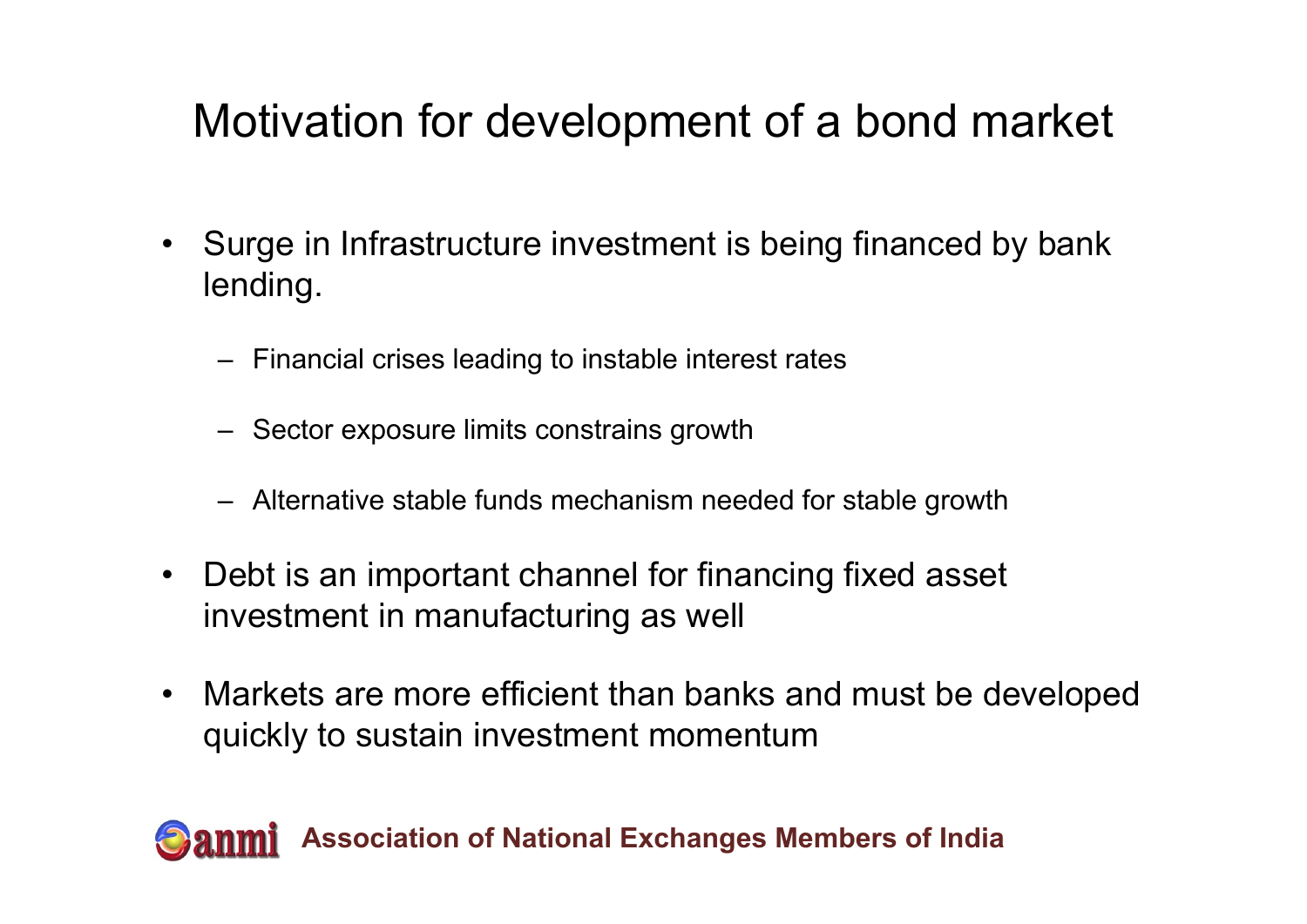### Government of India move to strengthen Bond **Markets**

- $\bullet$  The Indian government has commenced an inter-regulatory effort to identify and address barriers to bond market development.
	- Inter regulatory overlap RBI & SEBI for development of Corporate debt
	- Tax and Revenue implications
	- Prudential Implications

Liberalization of investment norms for Insurance Companies and Provident / Pension / Gratuity Funds

– Alternative means of risk mitigation – CDS, Bond Insurance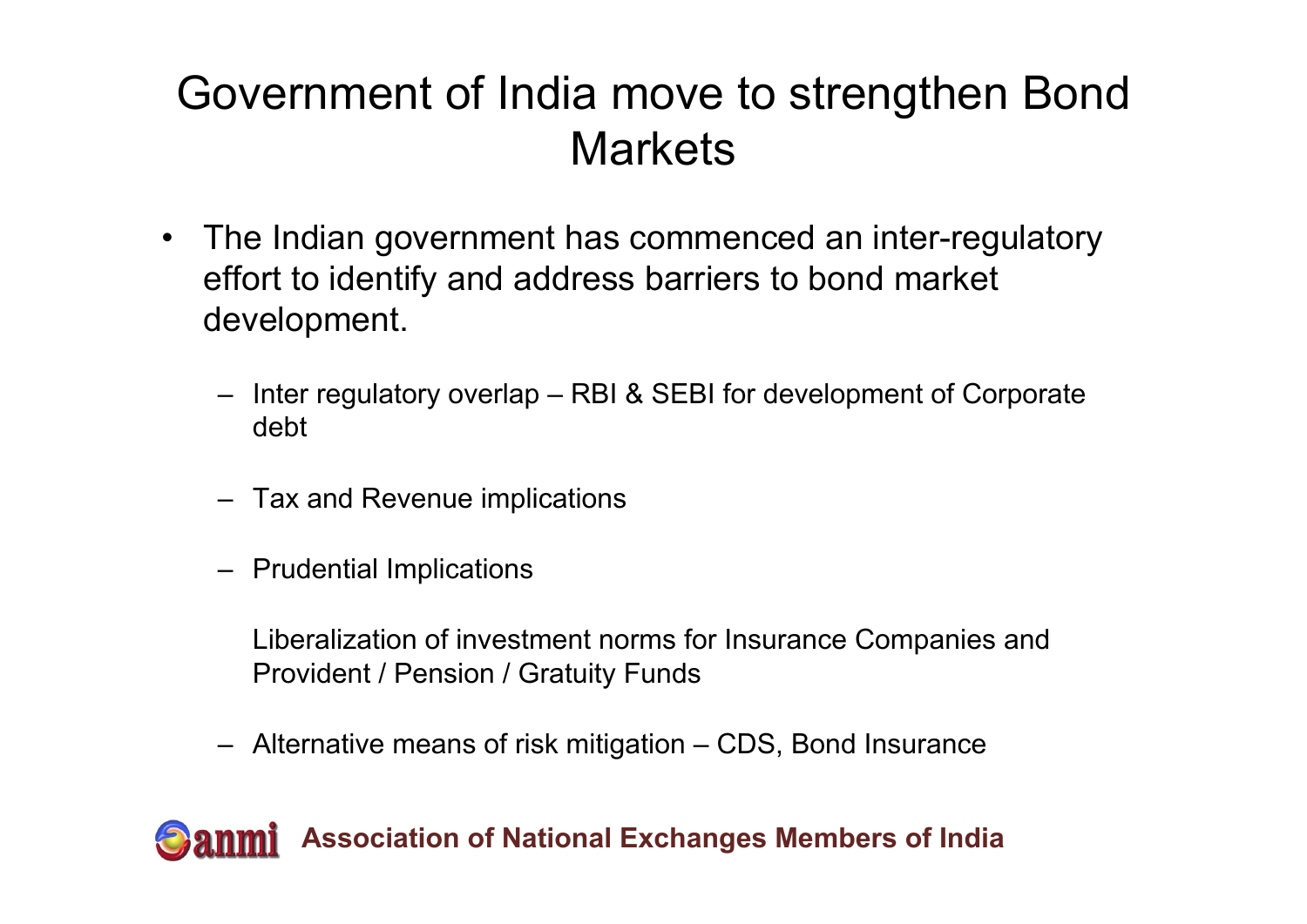# Measures Implemented

#### Primary Market

- •Removal of TDS
- $\bullet$ Simplification though Stronger disclosure norms
- $\bullet$ Rating rationales as basis of issues by unlisted companies
- $\bullet$ Raising of FII limits
- $\bullet$ Banks, Investment Banks to act as market makers

### Secondary Market

- •Trade reporting system
- $\bullet$ Unified Market Conventions
- $\bullet$ Electronic clearing & settlement systems
- $\bullet$ Reporting platform for OTC interest rate derivatives
- $\bullet$ Facilitation of DvP through transitory pooling accounts
- $\bullet$ REPOS in corporate bonds
- $\bullet$ Credit Default Swaps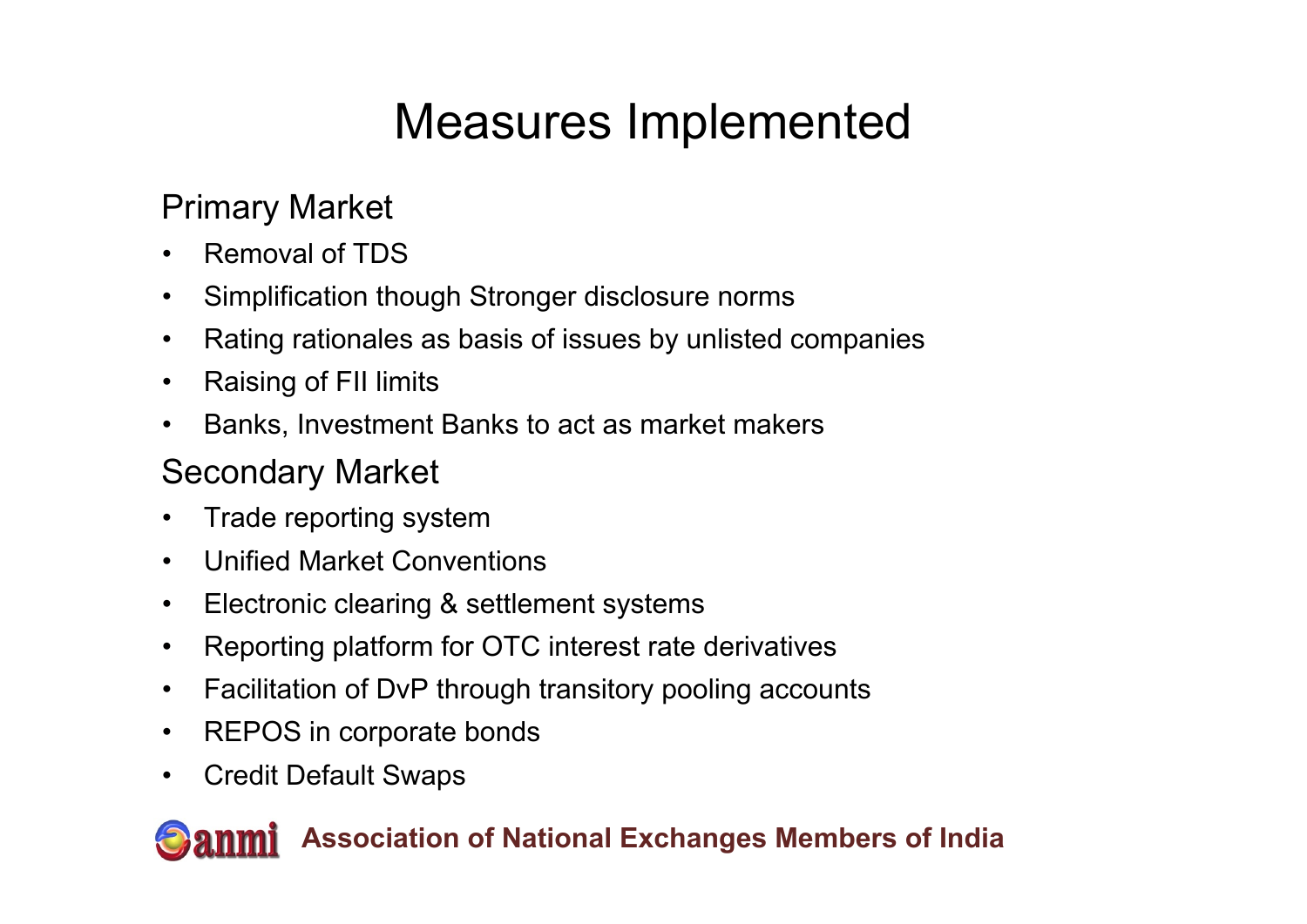### Measures that need consideration

#### Tax and Revenue implications

- $\bullet$ Exemption from withholding tax for FII's
- $\bullet$ Rationalization of taxes and duties
- $\bullet$ Reconciling definitional differences

#### Prudential Implications

- $\bullet$  Liberalization of investment norms for Insurance Companies and Provident / Pension / Gratuity Funds
- $\bullet$ Single unified database to ensure reporting by all entities
- $\bullet$ Repo lending by insurance companies and mutual funds
- $\bullet$ Partial Credit Enhancement by Banks

#### Alternative means of risk mitigation

- $\bullet$ CDS,
- •Bond Insurance